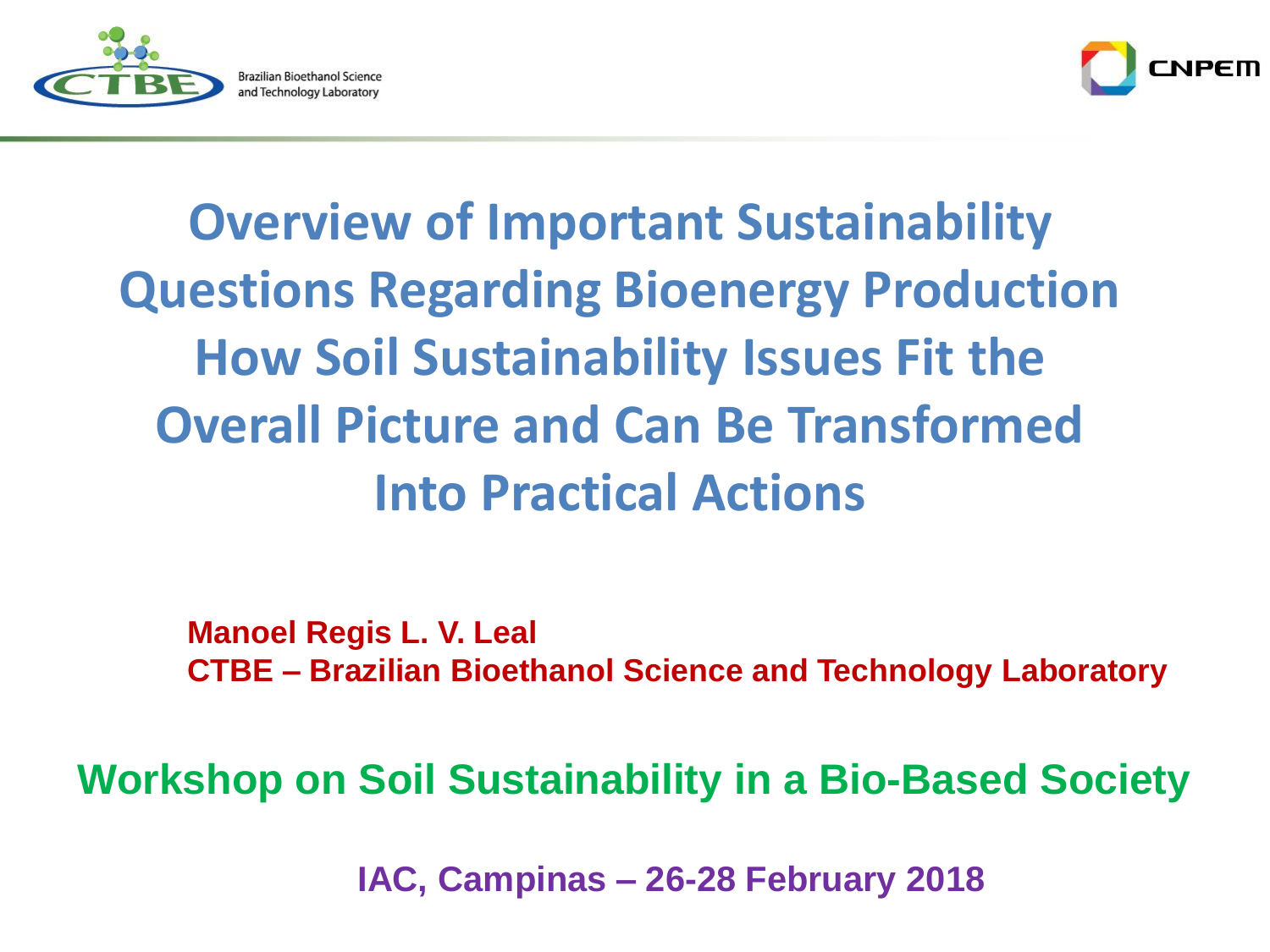





- $\checkmark$  Sugarcane ethanol sustainability issues
- $\checkmark$  Energy and GHG balances
- $\checkmark$  CTBE Sustainability Program
- $\checkmark$  Cane yield loss: Brazil and Australia
- ✓ Present context
- $\checkmark$  The Future
- $\checkmark$  Final comments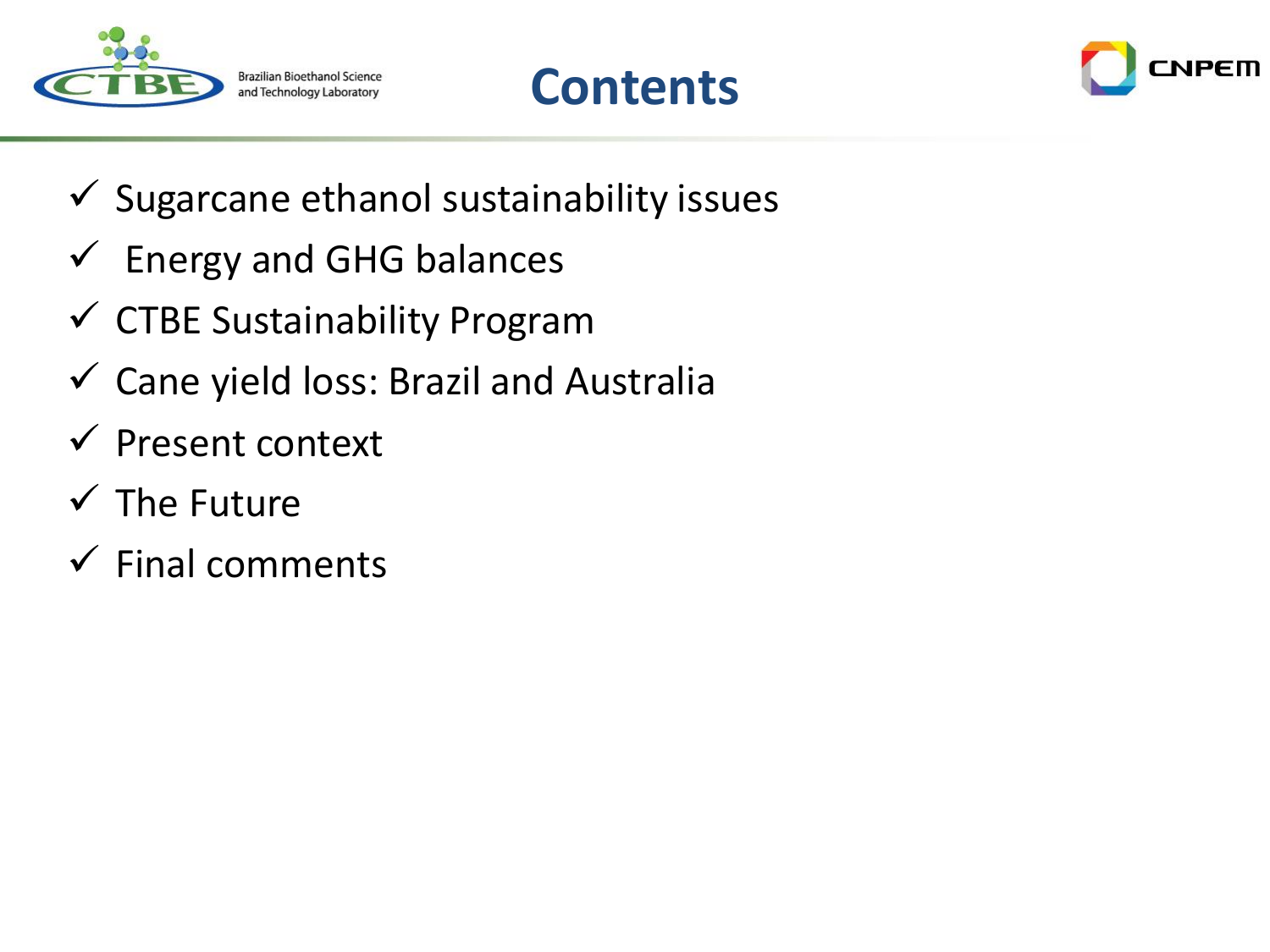

**GBEP Sustainability Indicators**



| <b>INDICATORS</b>                                                            |                                                                            |                                                                                |
|------------------------------------------------------------------------------|----------------------------------------------------------------------------|--------------------------------------------------------------------------------|
| Environmental                                                                | <b>Social</b>                                                              | <b>Economic</b>                                                                |
| <b>Lifecycle GHG emissions</b>                                               | Allocation and tenure of land for<br>new energy production                 | <b>Productivity</b>                                                            |
| <b>Soil quality</b>                                                          | Price and supply of a national food<br><b>basket</b>                       | <b>Net energy balance</b>                                                      |
| <b>Harvest levels of wood resources</b>                                      | <b>Change in income</b>                                                    | <b>Gross value added</b>                                                       |
| <b>Emissions of non-GHG air pollutants,</b><br>including air toxics          | Jobs in the bioenergy sector                                               | <b>Change in consumption of fossil fuels</b><br>and traditional use of biomass |
| <b>Water use and efficiency</b>                                              | Change in unpaid time spent by<br>women and children collecting<br>biomass | Training and re-qualification of the<br>workforce                              |
| <b>Water quality</b>                                                         | <b>Bioenergy used to expand access to</b><br>modern energy services        | <b>Energy diversity</b>                                                        |
| <b>Biological diversity in the landscape</b>                                 | Change in mortality and burden of<br>disease attributable to indoor smoke  | Infrastructure and logistics for<br>distribution of bioenergy                  |
| Land use and land use change<br>related to bioenergy feedstock<br>production | Incidence of occupational injury,<br>illness and fatalities                | <b>Capacity and flexibility of use of</b><br>bioenergy                         |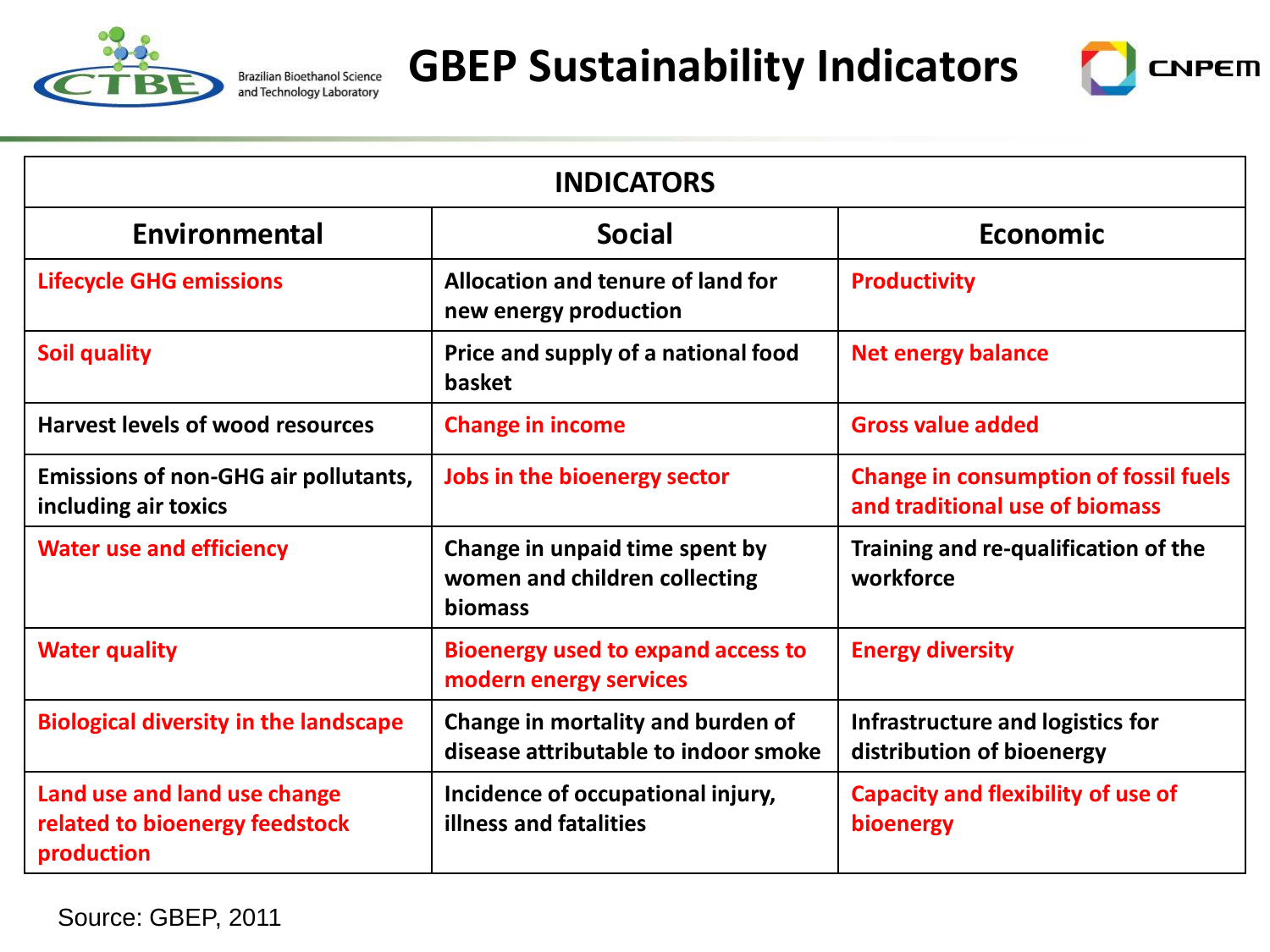

**Brazilian Bioethanol Science** and Technology Laboratory

**Some Key Points of Sustainability**

CNPEM

- ✓ GHG emission reduction
- $\checkmark$  Displacement of fossil fuels
- ✓ Natural resources demand (land, water)
- ✓ Impacts on soil and water quality
- ✓ Production costs
- ✓ Land use change (LUC)
- ✓ Impacts on food production
- ✓ Social impacts
- ✓ Impacts on biodiversity

All these items bear a strong dependence on land demand, thus on the biofuel feedstock productivity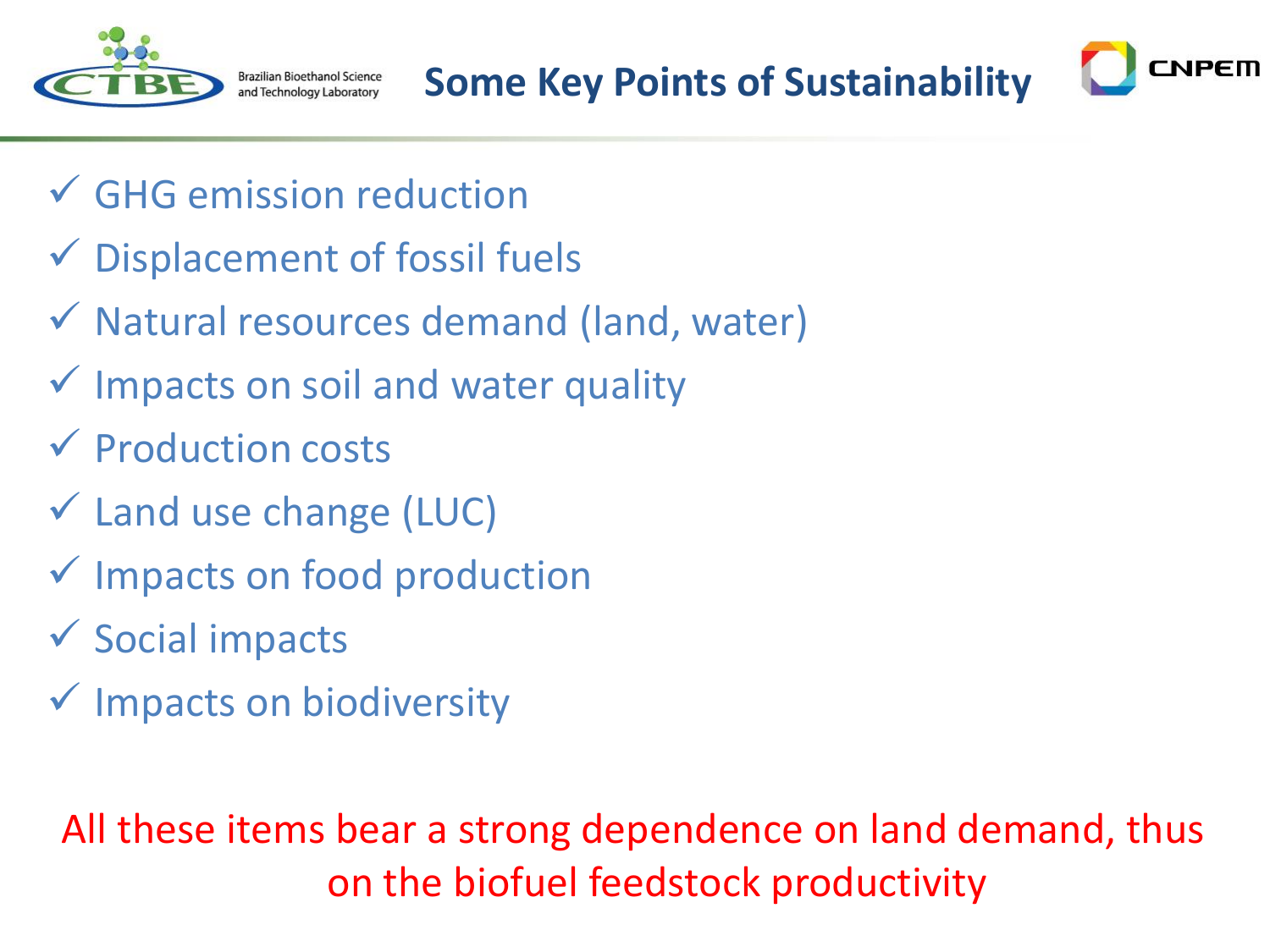

#### **GHG and Energy Balances (LCA)** CNPEM



Fonte: Macedo et al., 2008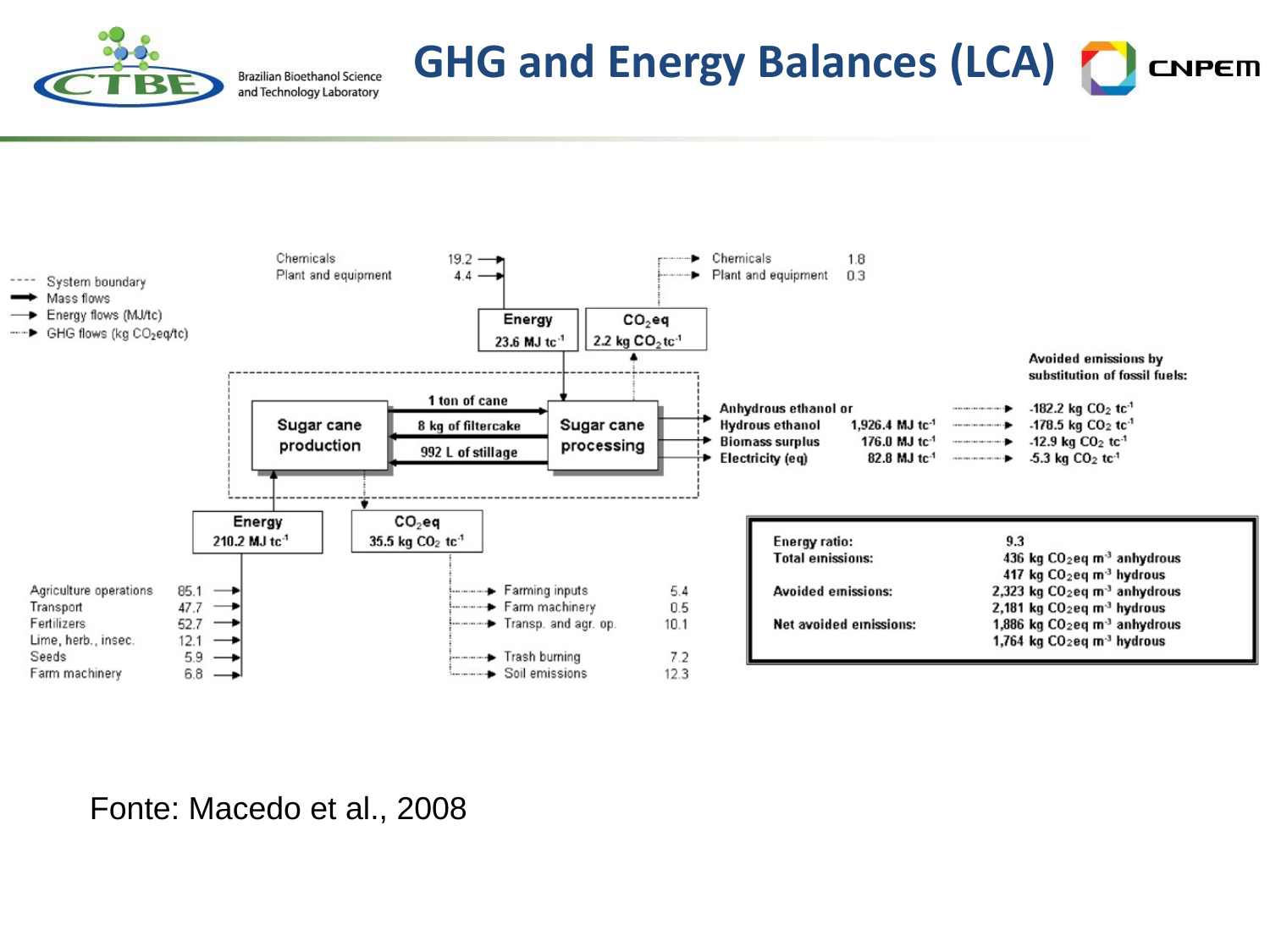

#### **Brazilian Bioethanol Science Energy Balance and LCA GHG Emissions**

CNPEM

- $\checkmark$  The agricultural area is responsible for 90% of fossil energy consumption and 94% of GHG emissions
- $\checkmark$  Soil and straw burning GHG emissions (non-CO<sub>2</sub>) represent around 55% of agricultural area emissions
- ✓Agricultural operations consume 40% of fossil energy related to cane production
- ✓ More than 2/3 of GHG emissions depend solely on cultivated area
- ✓LUC and ILUC emissions also depend only on the cropped area, and they can have a significant impact on the total LCA GHG emissions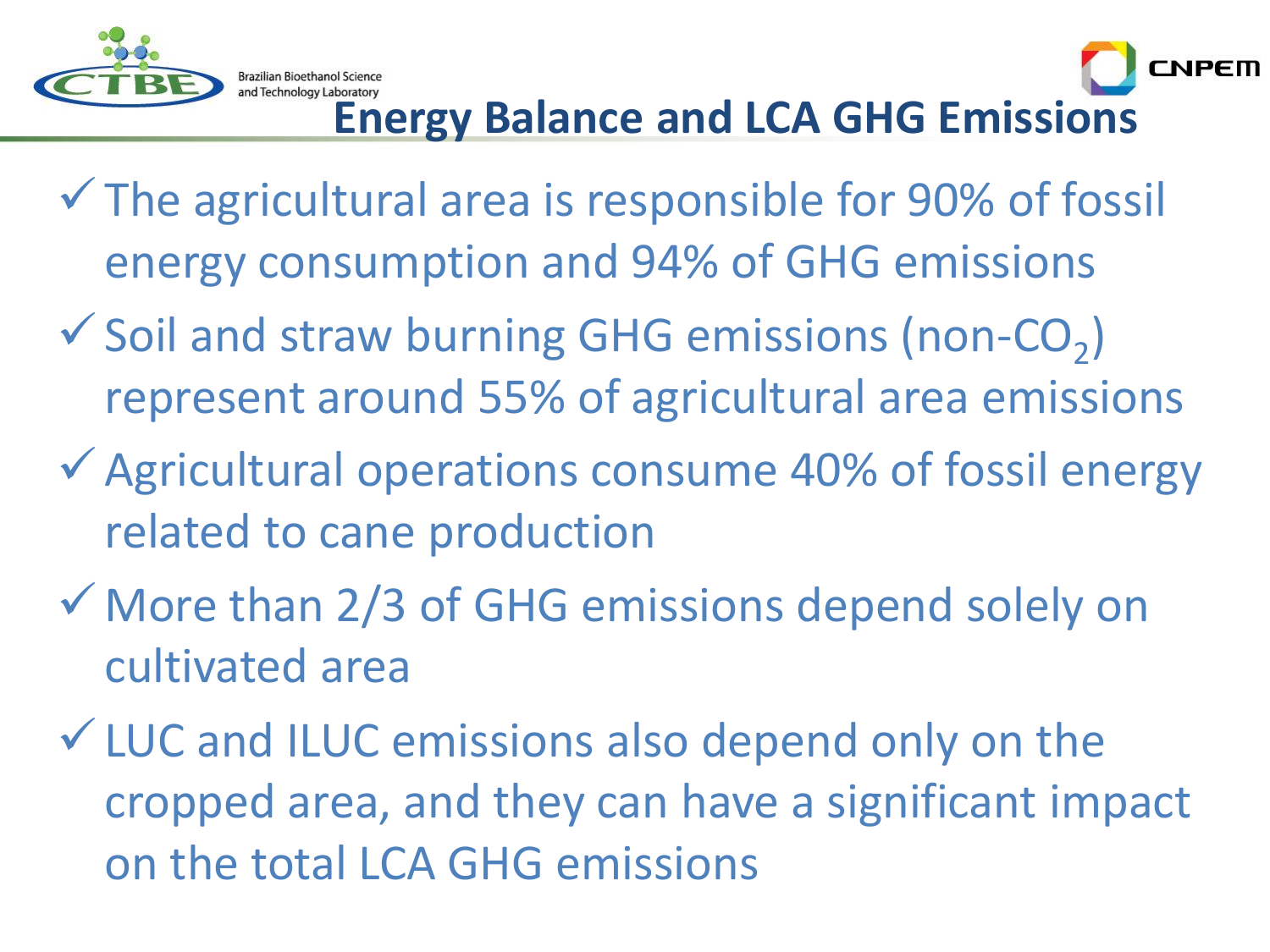

**Brazilian Bioethanol Science** and Technology Laboratory



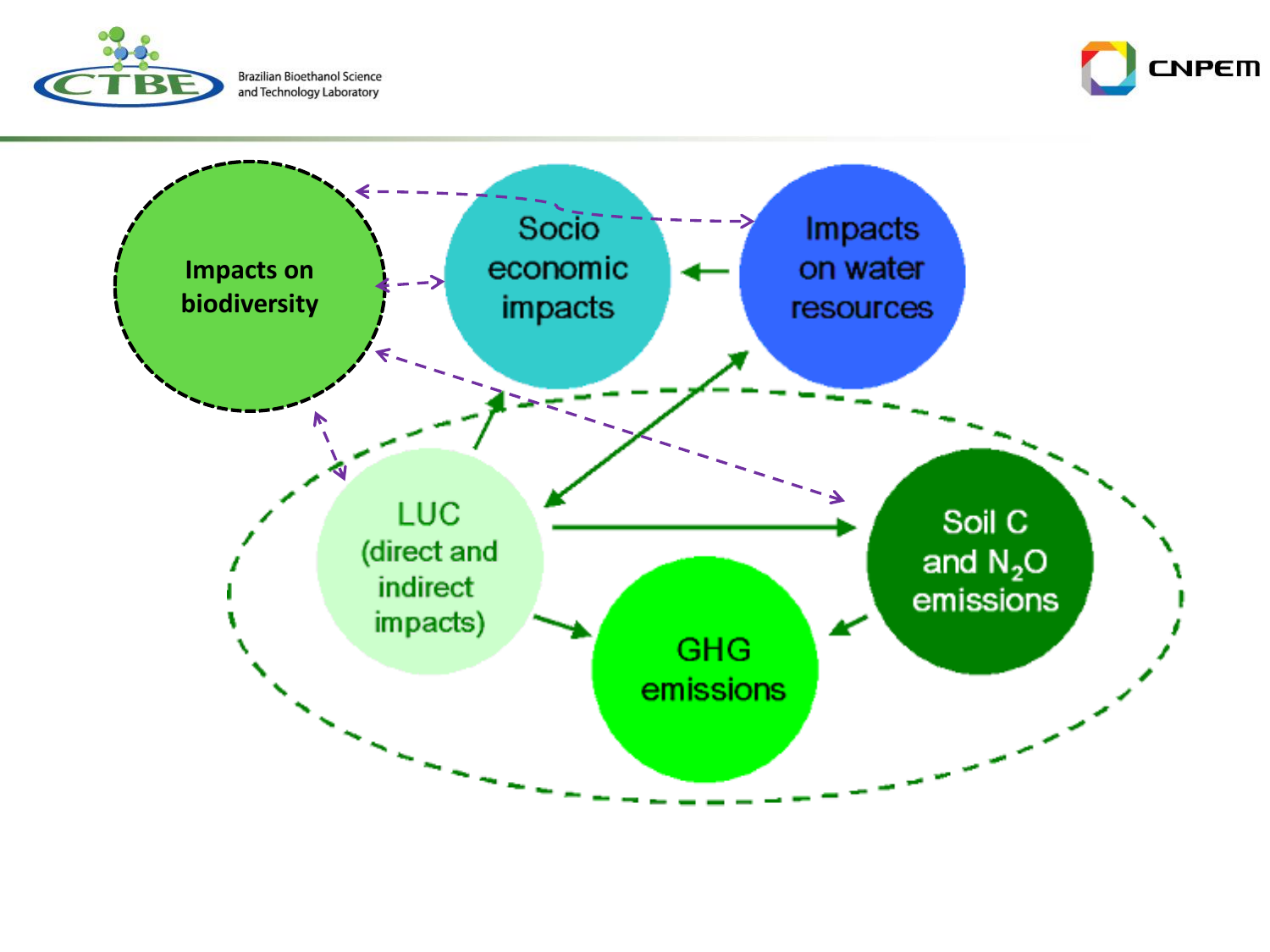



and Technology Laboratory<br>**Ethanol Yield Loss in Brazil** 

### Produtividade Agroindustrial na Produção de Etanol



Source: DATAGRO, 2017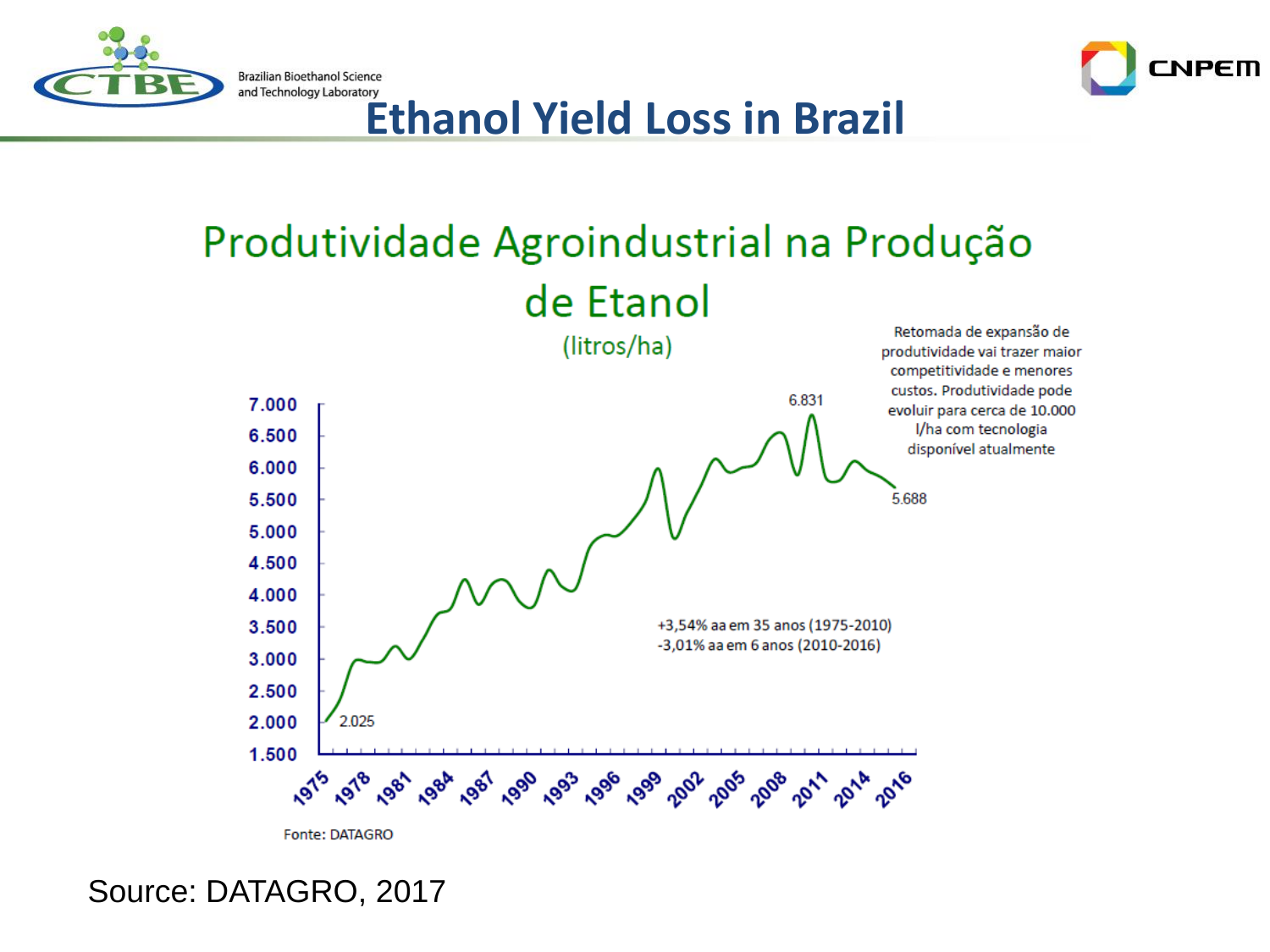



and Technology Laboratory<br>**Sugarcane Yield Loss in Brazil** 



Source: Canaplan, 2017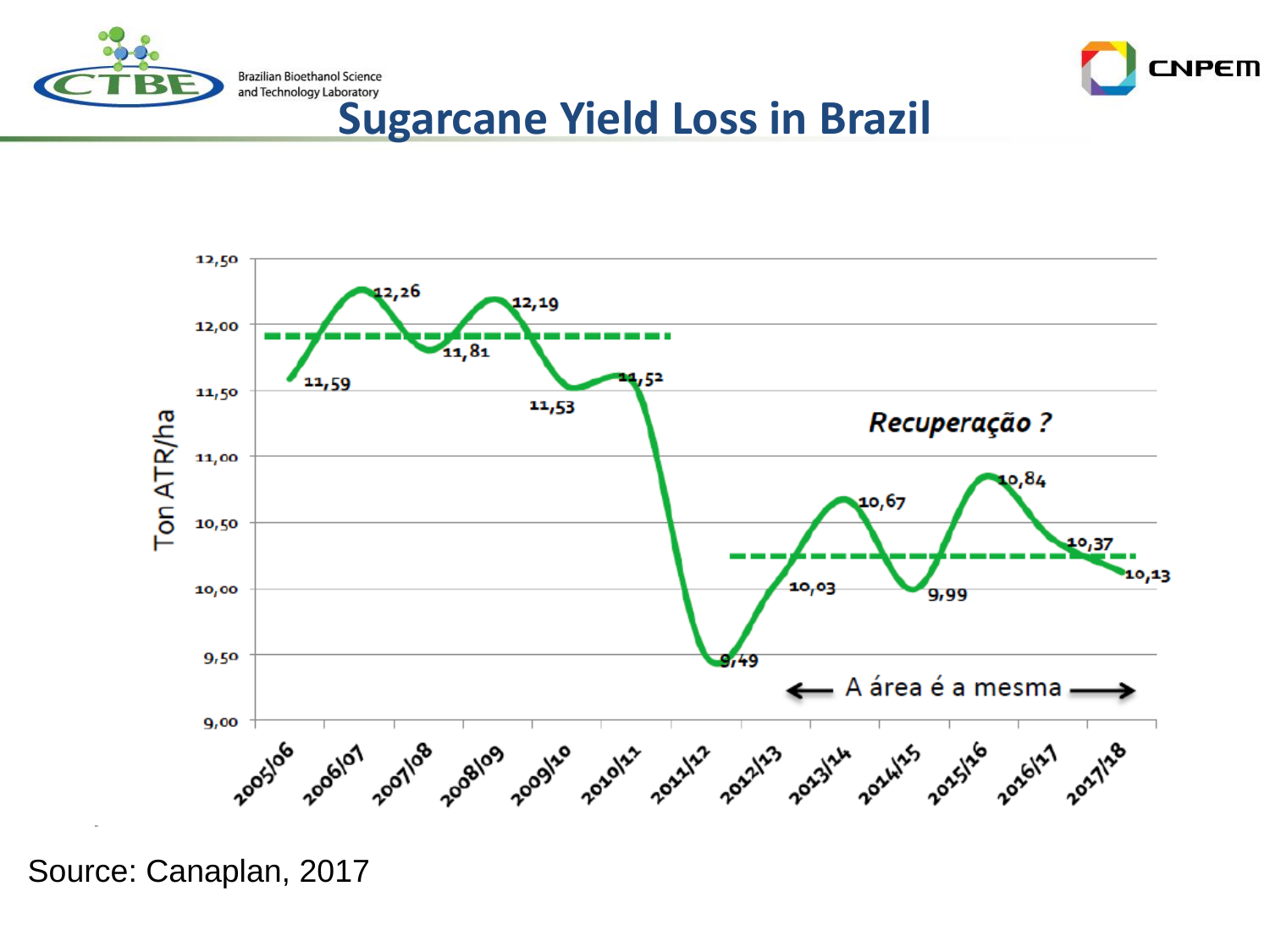



#### **Sugarcane Yield Problem in Australia**

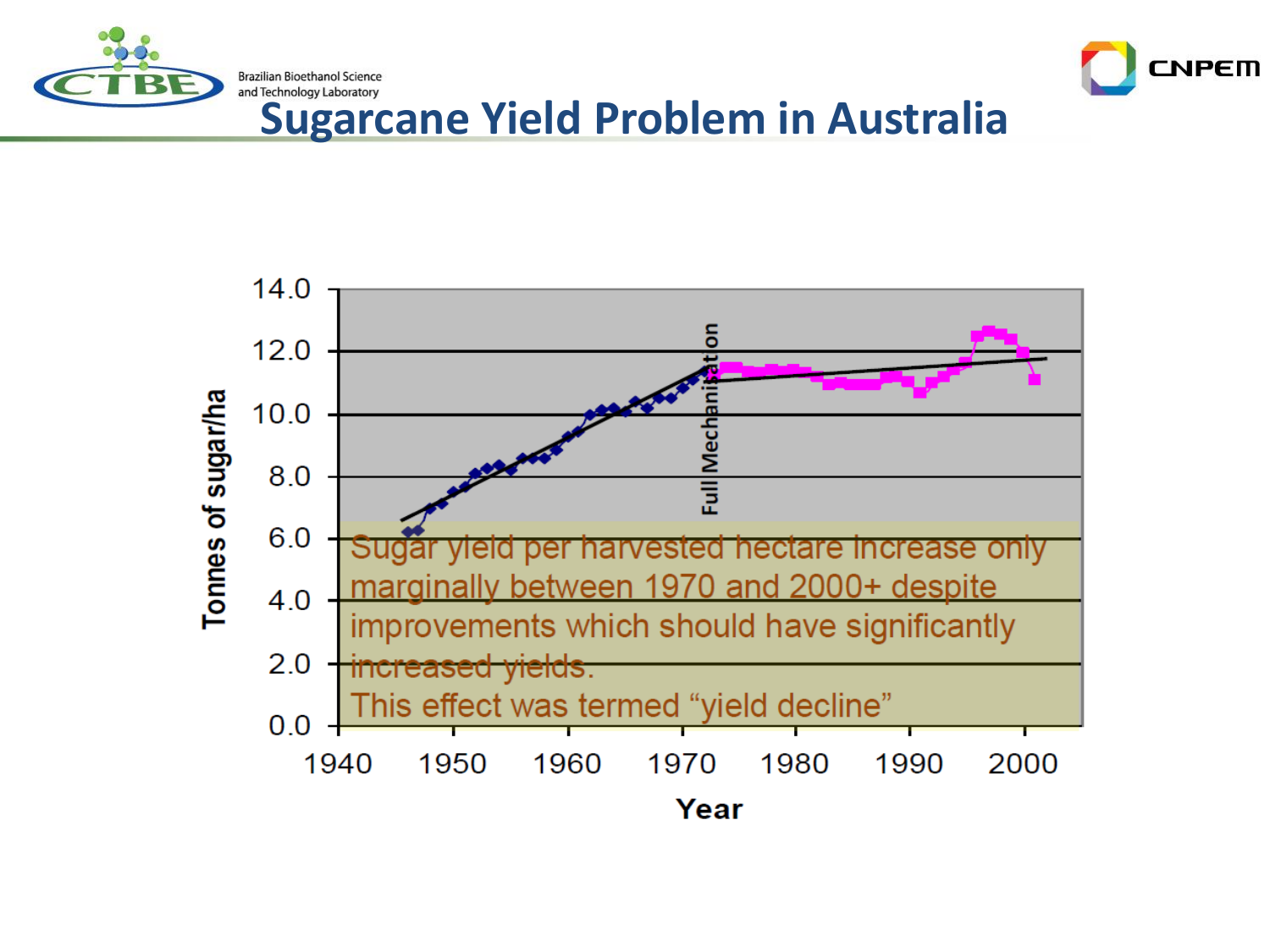



#### **Actions**

- **Australia**: Sugar Yield Decline Initiative
	- Soil biological health represents a significant production constraint
	- Modern farming system: controlled traffic, permanent beds, minimum tillage, legume break crops, crop residue retention (soil biological health)
- **Brazil**: practically nothing at country level; mostly blamed to increase in cane field average age (reduction in renewal) and mechanization
	- Several mills improved traffic control and tried to reduce tillage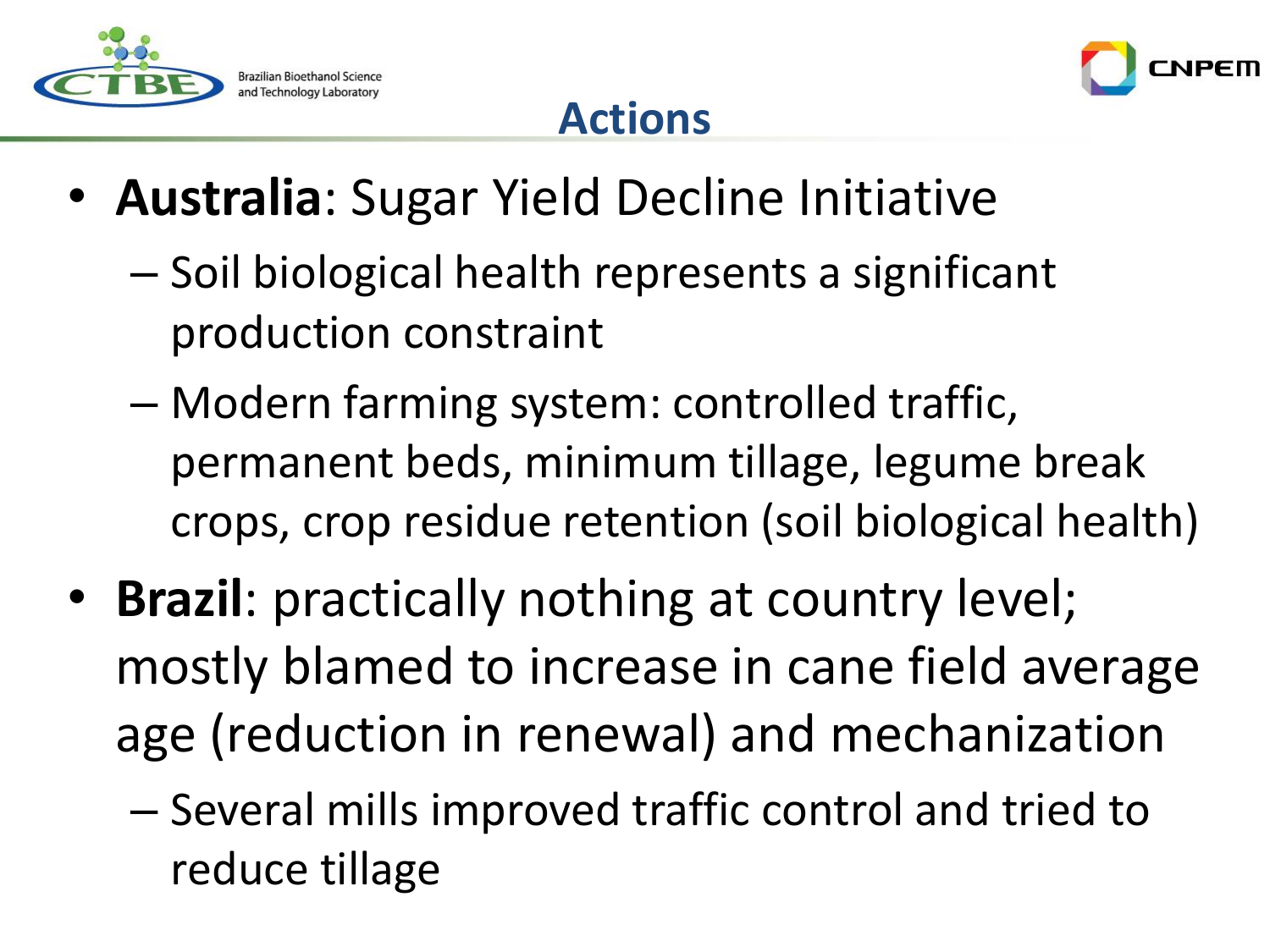



## **How to Explain Such Difference?**



Source: Canaplan, 2017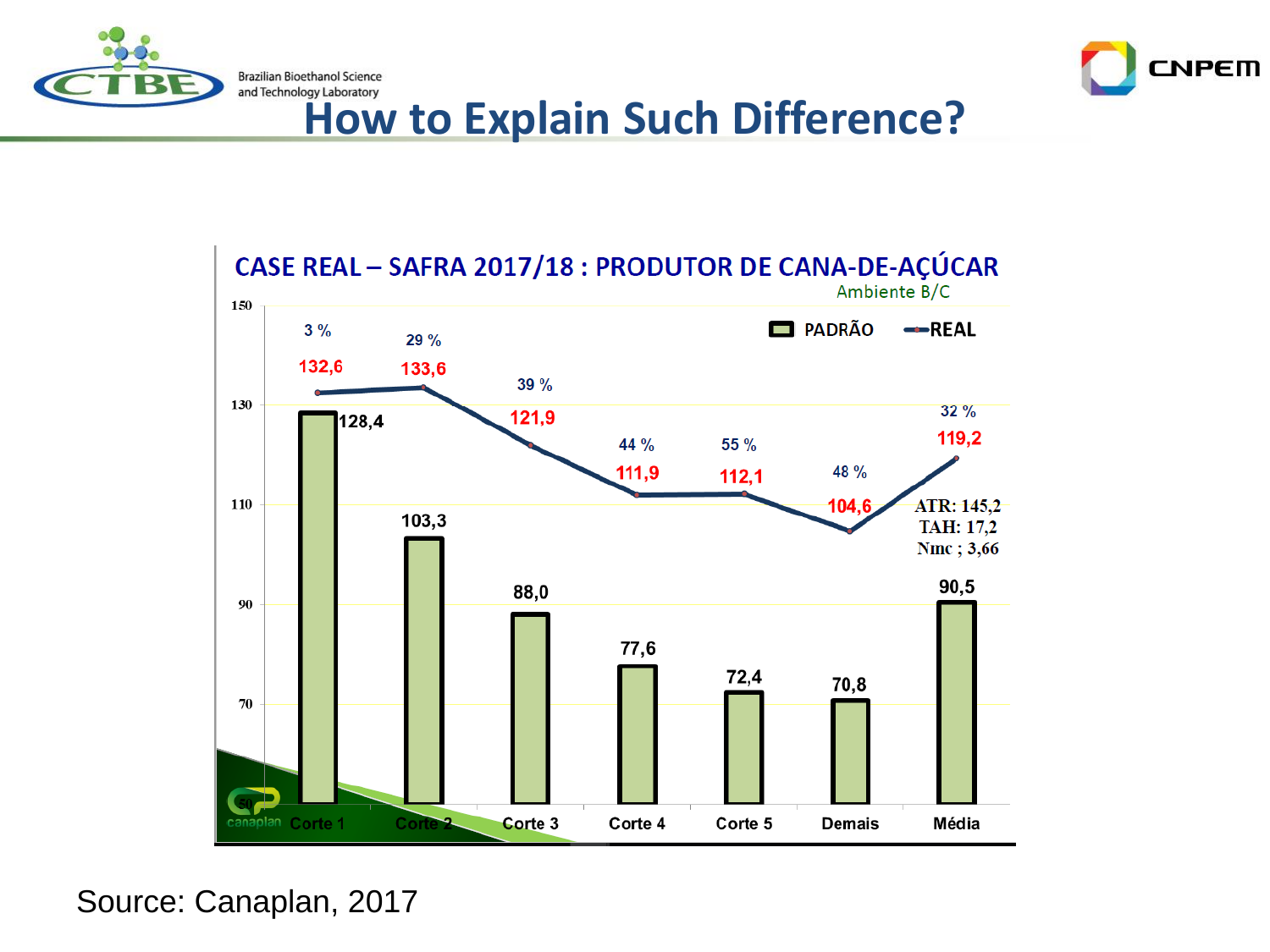



#### **Sugarcane Vs Sugar beet**

**CUSTOS DE PRODUÇÃO DE AÇÚCAR** CANA E BETERRABA - BASE 2000/01



Source: Canaplan, 2017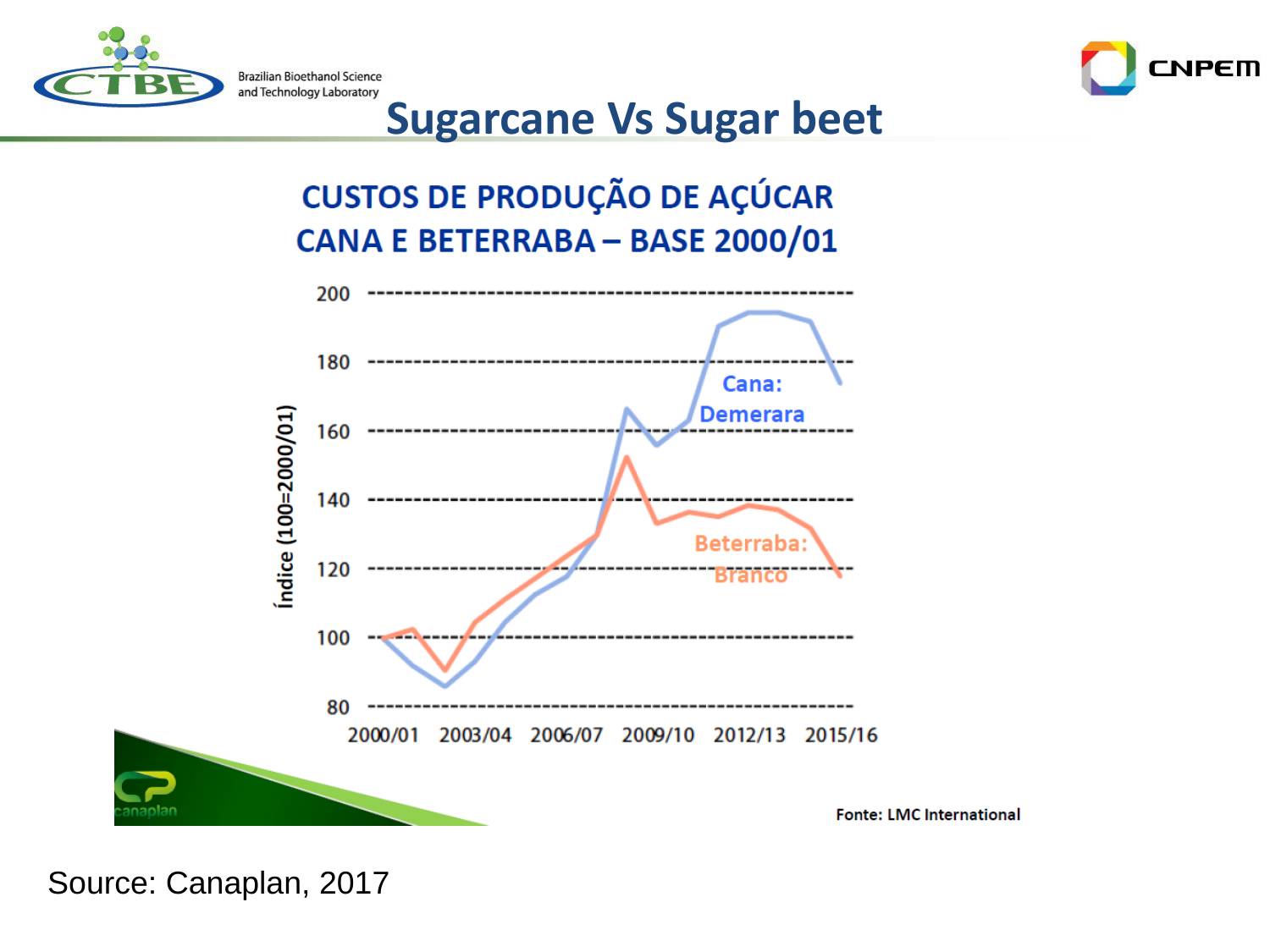



### **Present Situation**

- Mechanization is here to stay
- RenovaBio creates Sustainability requirements for ethanol internal market affecting the economics (CBios)
- GHG emissions reduction will be certified for each ethanol producer and certified reductions will define the CBios allowed
- Brazilian sugar lost competitiveness in the international market, mainly due to yield loss
- Surplus electricity generation is increasing in the mills; straw recovery also
- Several changes in cane management affecting soil health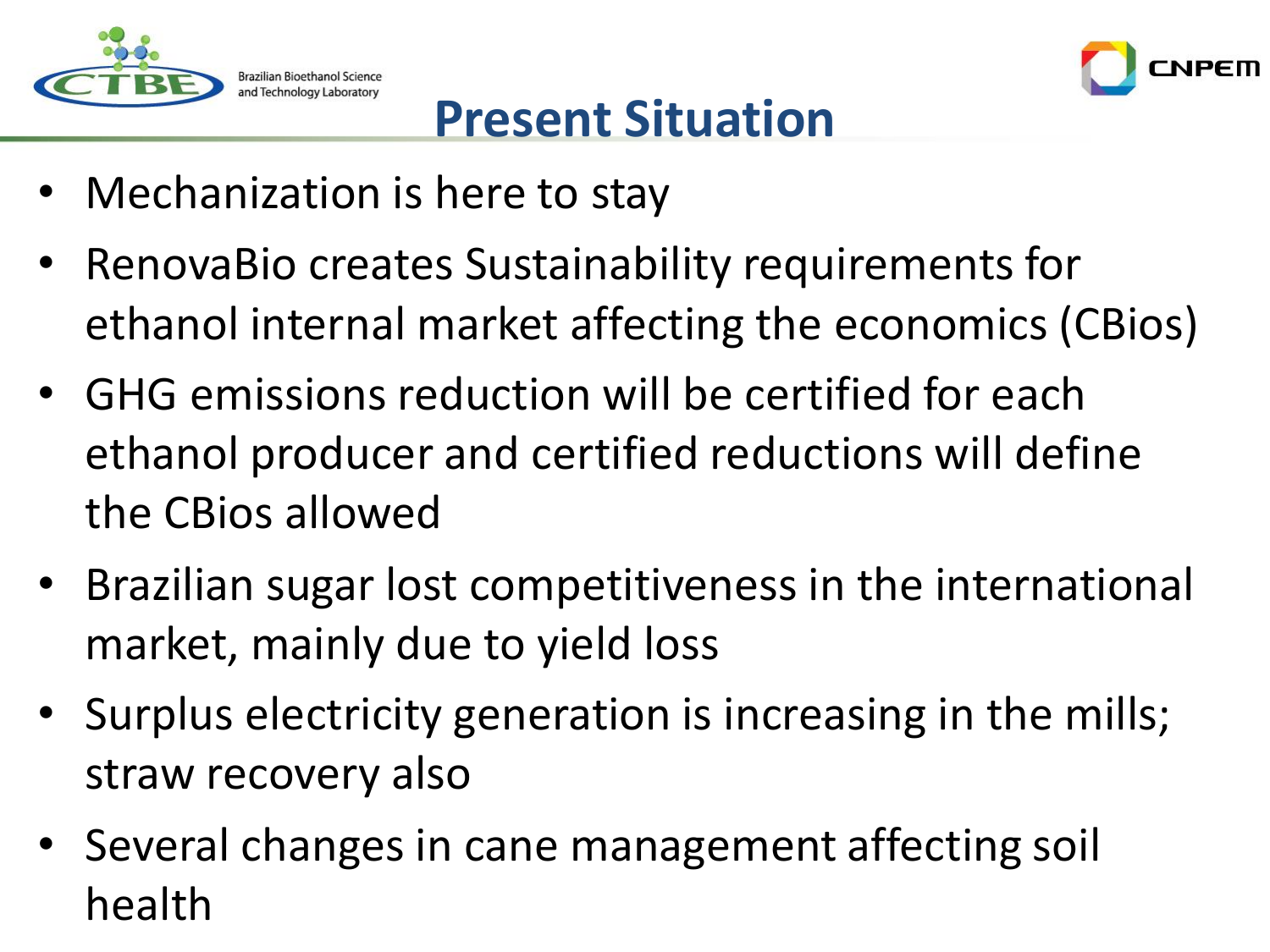



#### **Desirable Future**

- RenovaBio will promote a significant expansion of ethanol production and use in Brazil and it must be done sustainably
- Reduce production costs that must start by increasing yields, at least to the pre 2010 levels
- Reduced LCA GHG emissions including LUC (this requires a better knowledge of soil C and N cycles)
- Improve sugarcane straw recovery, to increase power generation, but watching for the impacts on soil health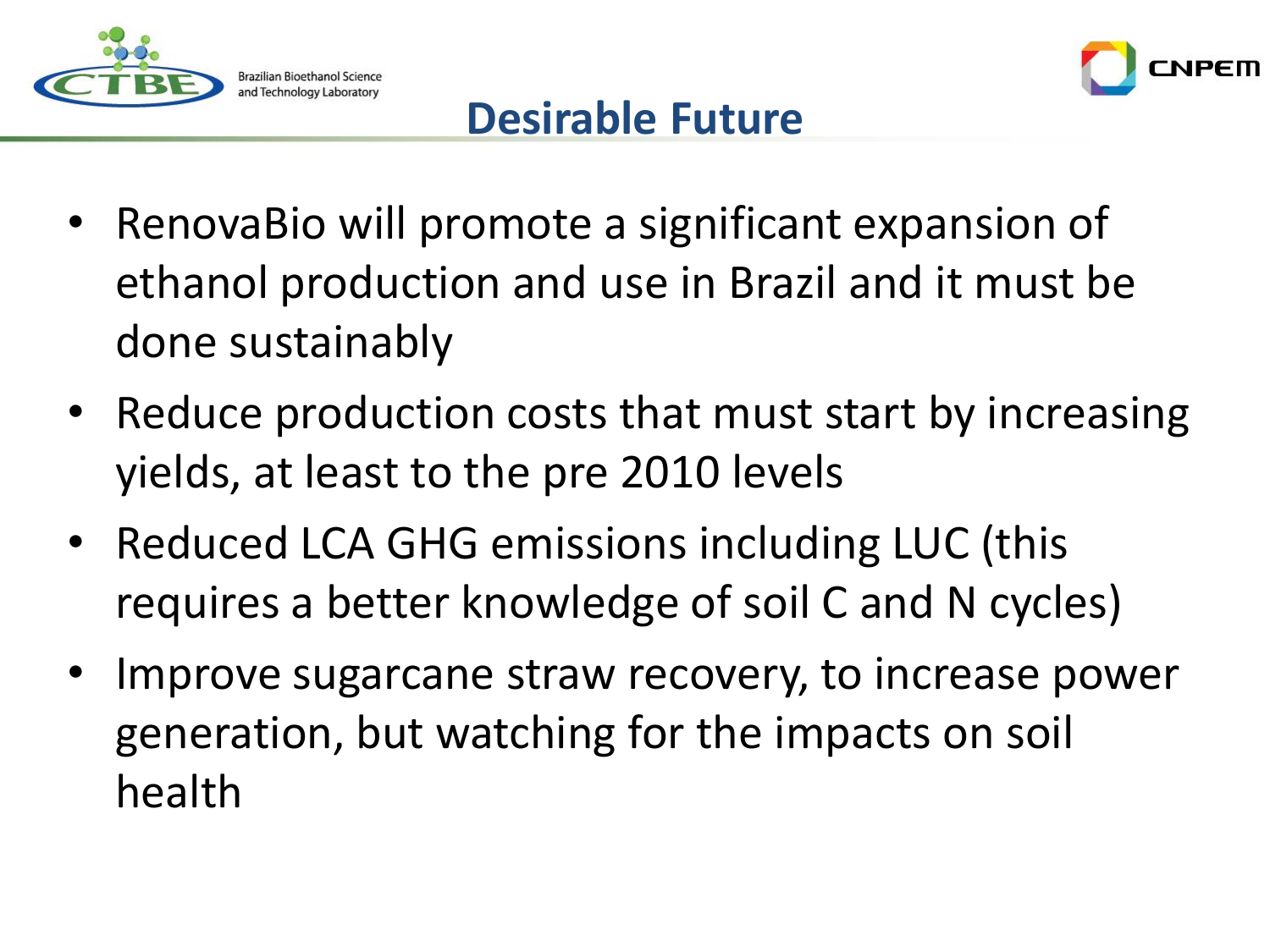



#### **What Should We Do?**

- Reduce the negative impacts of mechanization: soil compaction, harvesting losses, spread of pests and diseases, etc
- Produce better varieties for new production frontier and more resilient to drought and adequate for mechanical harvesting
- Improve residue management (straw, vinasse, filter cake) and other management practices
- Increase our knowledge about soil health:
	- Microbial population dynamics
	- Impacts of crop management on this dynamics and results affecting plant growth and GHG emissions
	- Develop practical indices to indicate soil health status
	- Recovery of degraded land
- Start to work with the Landscape Design Sustainability concept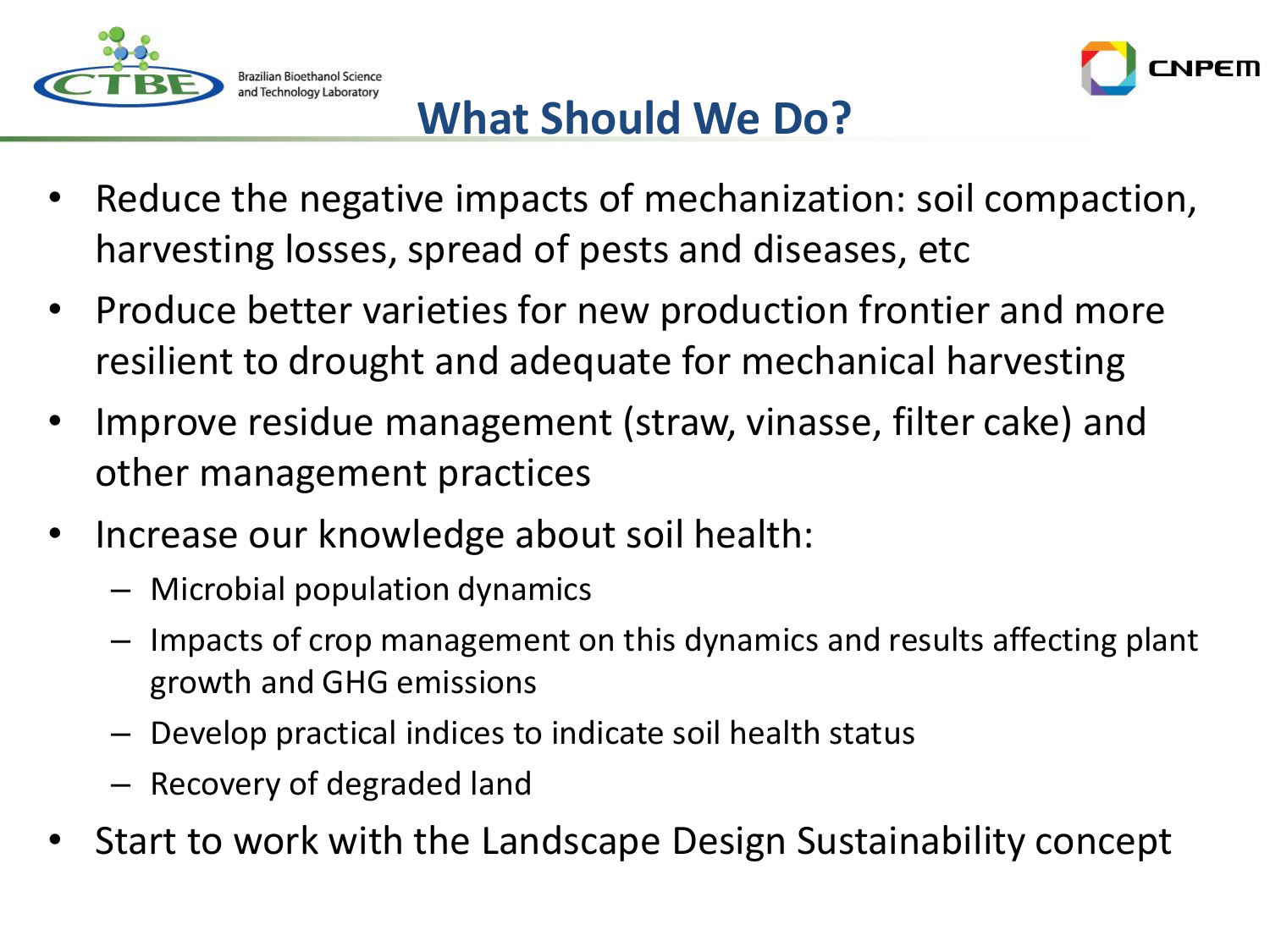



#### **Landscape Design Concept**

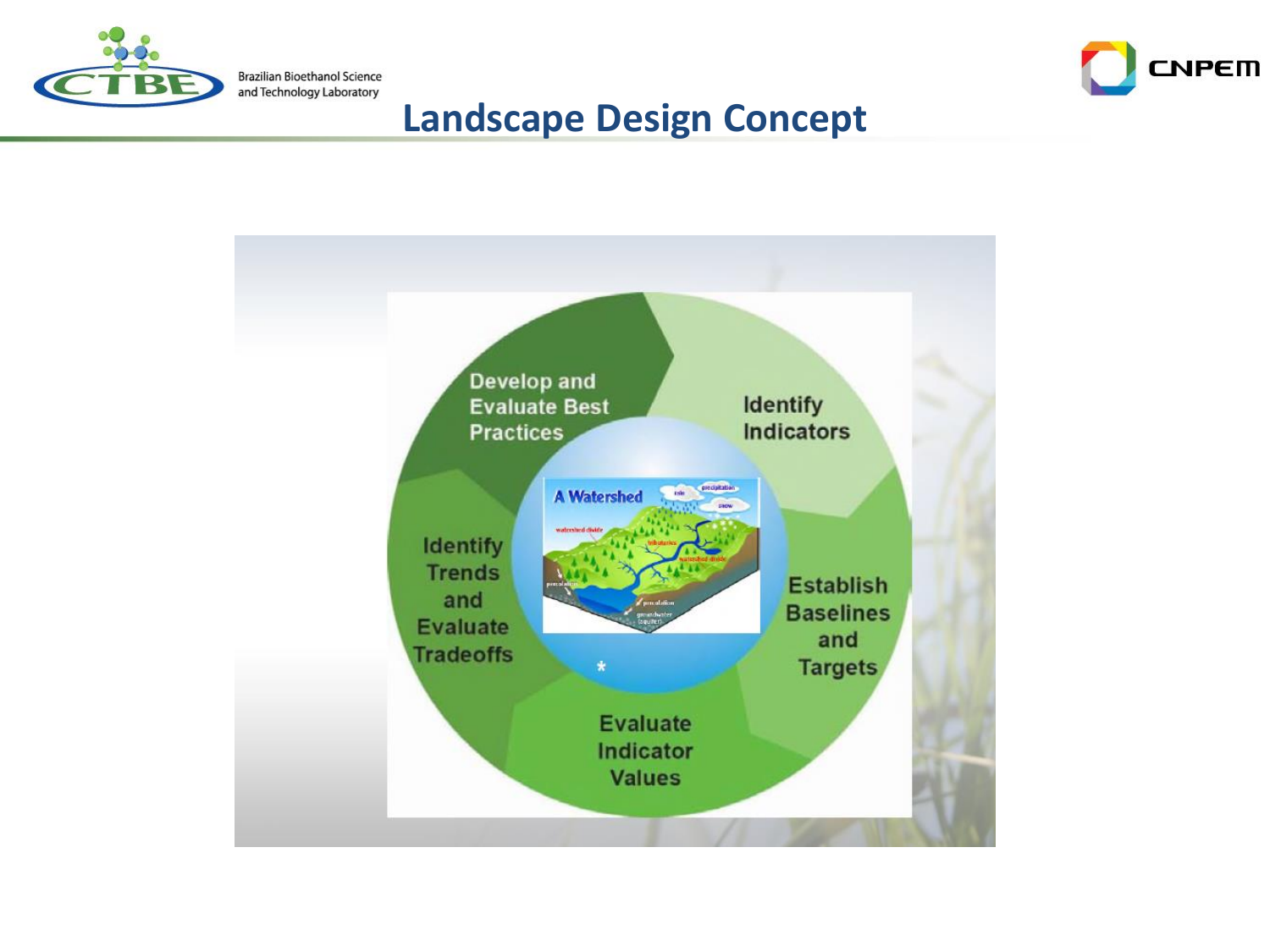



### **Final Comments**

- Bioenergy sustainability is increasing in importance due to NDC commitments (in Brazil has already resulted in RenovaBio)
- The impacts of LUC need to be better determined and soil health has to be part of the process
- The sustainability requirements for bioenergy have a good chance to be extended to food/feed production (e.g. FAO IFES methodology)
- ABC initiative in Brazil can take advantage of increased soil microbiology knowledge